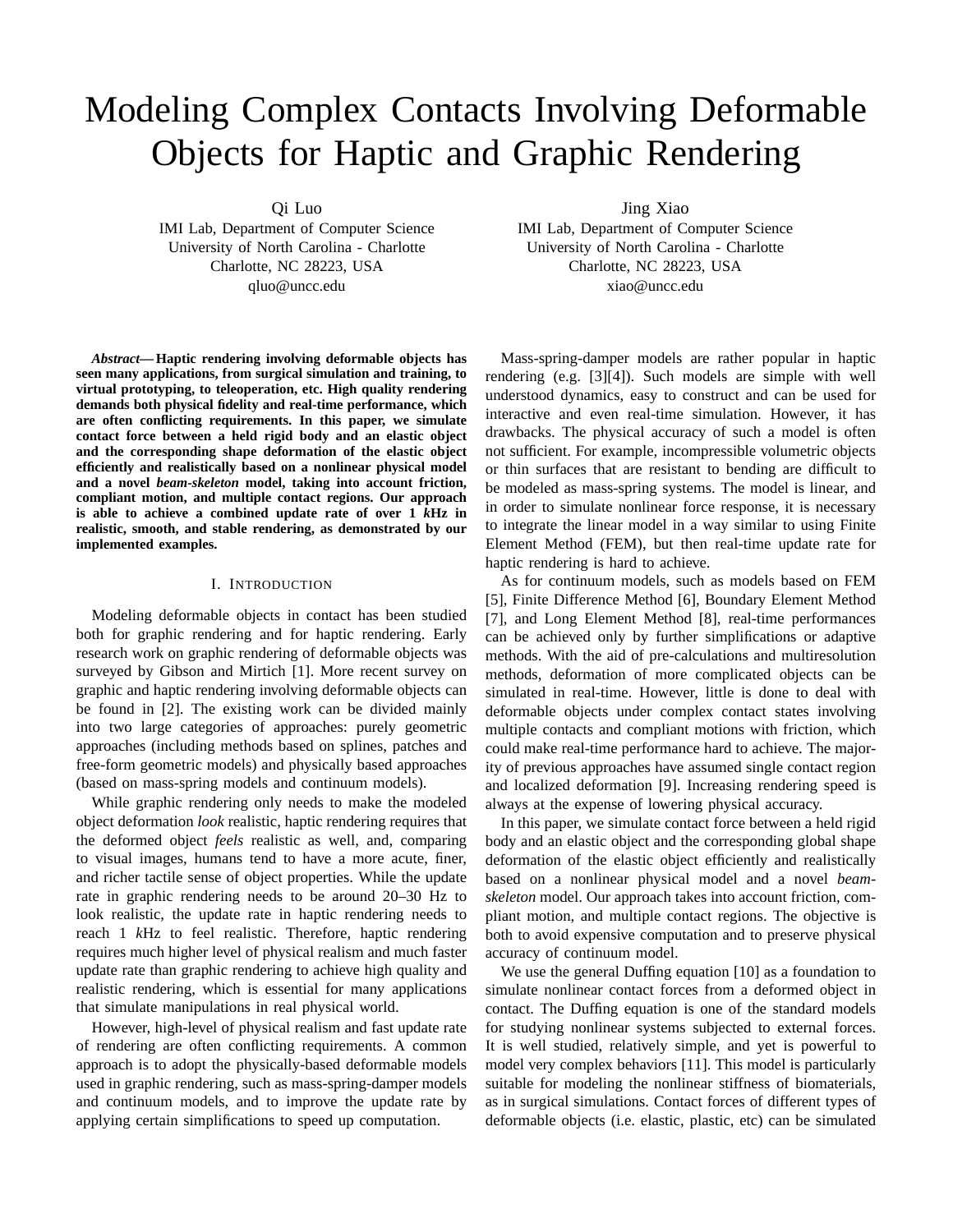by changing the related parameters, which can be achieved by pre-calculations [9].

We introduce a novel *beam-skeleton* model to compute the stresses and strains of a deformed elastic object at certain extremal points as well as the stresses at multiple contact regions, based on which, we further introduce fast computation of global shape change through an interpolation method that achieves minimization of elastic energy. Moreover, we take into account the different effects of different contact areas on shape change (under the same force).

The rest of the paper is organized as follows. In Section II, we introduce some basic assumptions. In Section III, we briefly describe real-time collision detection used in our approach. In Section IV, V, and VI, we describe our method for contact force modeling and beam-skeleton model for graphic rendering of shape deformation and for dealing with multiple contact region cases. We present some implementation results in Section VII and conclude the paper in Section VIII.

## II. BASIC ASSUMPTIONS

## **Homogeneous Isotropic Elastic Material**

Depending on material properties, deformable objects can be categorized into many types. In this paper, we focus on modeling objects that are made of homogeneous isotropic elastic material. The overall deformation effect for such material is nonlinear. However, the nonlinear deformation only exists inside a small neighborhood of the contact point/region where the stress is very high. The stress felt in other regions is much less and can be considered as linearly distributed.

## **Stable Equilibrium Configurations**

We only consider modeling the contact forces caused by quasi-static collision and compliant motion, which means that motions are slow enough such that only deformation occurred at stable equilibrium configurations needs to be considered, where the elastic energy is minimized. This provides an effective discretization of the otherwise continuous force and shape change happened on the elastic object in contact.

## **Objects and Contacts**

We use a mesh model representation for the geometry of the rigid held object. For the elastic object, we maintain both a mesh model and an exact parametric surface model of its undeformed shape (especially if it is non-polyhedral). The exact parametric surface model is used for both fast and accurate computation of shape deformation (Section V).

We define a single *contact region* as a cluster of contact points  $S$  such that the distance between a contact point in  $S$ and its nearest neighboring contact point in  $S$  is less than a threshold  $r$ . A contact point outside  $S$  is considered belonging to another contact region, and there can be multiple contact regions in general.

We only focus on cases where each single contact region is relatively small so that within the contact region, the first partial derivatives of the originally undeformed surface of the elastic object hardly change. A contact region may consist of just a single contact point.

For any point on the elastic object outside certain immediate neighborhood  $R$  of a contact region, we consider its deformation as caused by the stresses and strains spread to it from the contact region as a function of the contact force and call it *global deformation*.

For points inside the neighborhood  $R$  of the contact region, we take into account that the shape deformation is not only caused by the contact force but also by the size of the contact region: the greater the size, the smaller the unit pressures are under the same force, and thus the smaller the deformation. We therefore modify the shape deformation inside  $R$  accordingly and call the result *local neighborhood deformation* (Fig. 1).



Fig. 1. Example of shape deformation: (a) originally undeformed elastic object, (b) global deformation over the whole elastic object (the dot line shows the surfaces before deformation), (c) local neighborhood deformation

## **Force from the Human User**

Here we assume that the force exerted to the held object from the human user is applied to the mass center of the held object. This assumption is useful later for estimating the distribution of contact pressure (see Section IV.C).

## III. REAL-TIME COLLISION DETECTION

Collision detection for rigid objects has been well investigated. However, real-time collision detection involving a deforming object in interactive environment poses special challenges. Our strategy is to treat contact detection between a rigid body and an elastic object as two rigid bodies at the time of contact and then dynamically change the surface model of the elastic objet to reflect the shape changes due to contacts. Specifically we use a real-time collision detection package SOLID[12] for objects in mesh models that allows dynamic updates of meshes. In each time step  $i$ , contact detection is characterized by one of the following three phases.

In the first phase, no contact has yet happened between the two objects, and thus the elastic object does not change its shape. Here collision detection can be considered as just between two rigid objects (in mesh models).

The second phase is marked by the transition from no contact to contact between the two objects, i.e., at least one contact point is established in the current time step  $i$ . Once that happens, at least one contact region is formed and recorded.

The third phase describes the situation when the two objects were already in contact in the previous time step  $i - 1$  and remain in contact in the current time step  $i$ , but the contact region(s) may change. There are two possible changes: (1) existing contact region changes because the contact points in it change, and (2) new contact regions are formed. Our contact detection algorithm deals with the situation by comparing the contact points detected in time step  $i - 1$  with those detected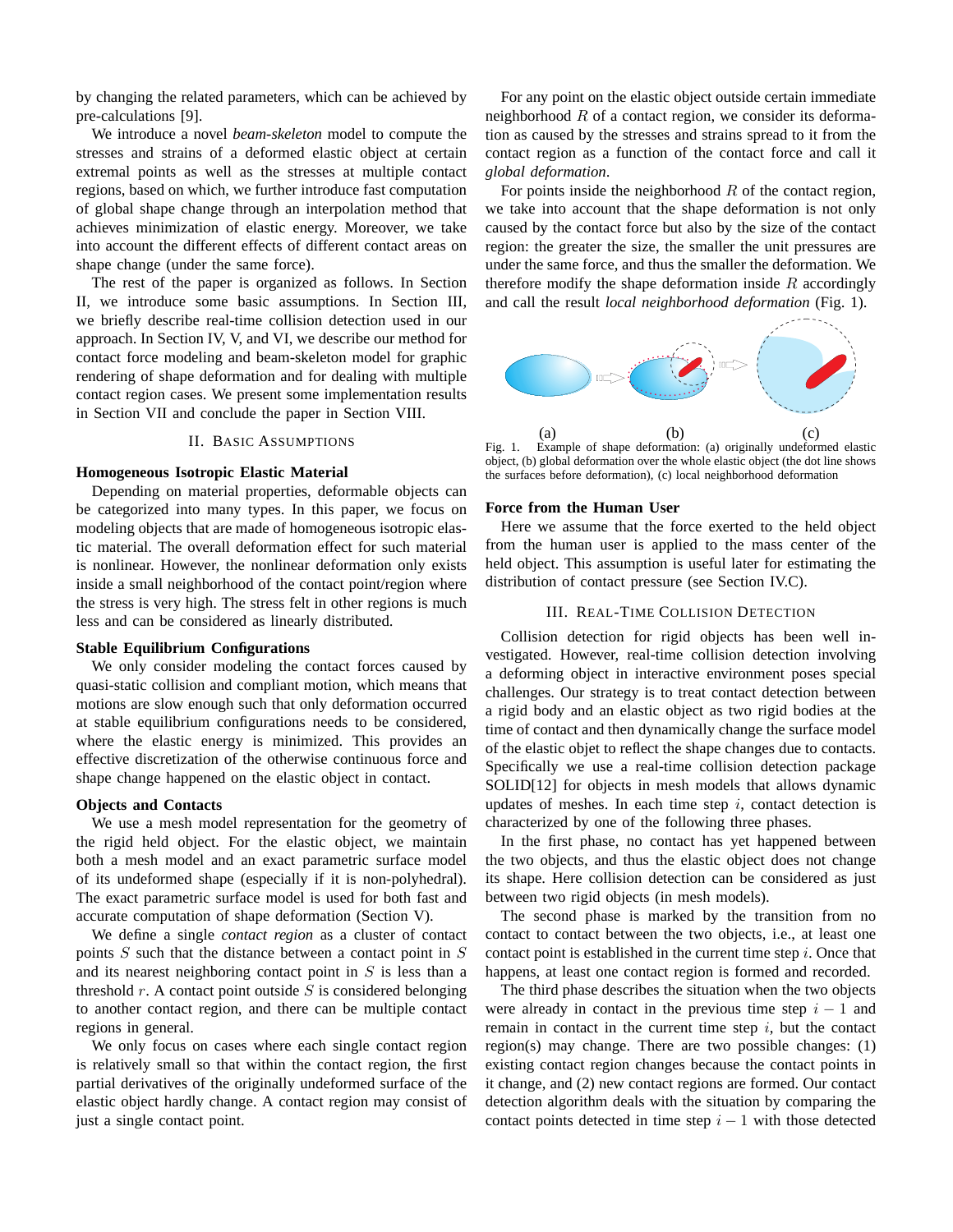in the current time step  $i$  to update existing contact regions and/or form new contact regions (in terms of mesh models). Note that collision detection can again be treated as between two rigid objects in this phase, but the undeformed shape of the elastic object is replaced by the deformed shape obtained from time step  $i - 1$ .

After all contact regions are determined, contact forces and the corresponding shape change of the elastic object can be computed and rendered haptically and graphically for time step  $i$  in real-time as detailed in Sections IV, V, and VI.

## IV. CONTACT FORCE MODELING FOR HAPTIC RENDERING

In this section, we first apply the general Duffing equation to provide a nonlinear contact force model for a single point contact caused by pressing the rigid object normally to a face of the elastic object (Fig. 2). Then we extend the method to model other single point contact or single region contact cases.



Fig. 2. Contact force simulation: a single point contact with normal compression (the hollow arrow indicates contact force direction)

## *A. General Duffing Equation*

One of the commonly used nonlinear equations for characterizing the behaviors of nonlinear mechanical, electrical and chemical systems is the Duffing equation. We can use the Duffing equation to characterize the nonlinear force response of an elastic object in the basic single point contact case at a quasi-static state as shown in Fig. 2, where  $p_0$  indicates the position of the contact point before deformation, which we call the *origin of the deformation distribution*, and **D** is the distance from  $p_0$  to the point of maximum deformation pc, which we call the *deformation displacement vector* with magnitude D. The Duffing equation essentially defines a nonlinear spring-damper-restorer model.

A general Duffing equation has the following form:

$$
\ddot{x} + 2\mu \dot{x} + \omega_0^2 x + \epsilon \beta_0^2 x^3 = A \cos \Omega t \tag{1}
$$

where x is the deformation distance,  $-\omega_0^2 x$  is the linear restoring term,  $-2\mu \dot{x}$  is the damping term,  $-\epsilon \beta_0^2 x^3$  is the nonlinear restoring term (with  $|\epsilon| \ll 1$ ),  $A\cos\Omega t$  is proportional to the external force, and  $\Omega$  is a constant. Note that the nonlinear restoring force item represents the non-linear properties offered by the deformation of the nearby area.

It is reasonable to assume that the force exerted to the held rigid body from the human operator is constant during one short time step. By using the equivalent frequency  $\omega^*$  [10],  $\omega^* = \omega_0 + 3\beta_0^2 a^2 \epsilon / 8\omega_0$ , where a is the value of x at steadystate, we have the solution as

$$
x = e^{-\mu t} C \sin \sqrt{\omega^{*2} - \mu^2} t + \frac{A}{\omega^{*2}}
$$



Fig. 3. Contact force simulation: (a) contact is normal to the initial undeformed surface, (b) skewed deformation, (c) compliant motion with deformation

where the first part in the above equation is the transient term and the second part is the steady-state term. With the quasistatic assumption (Sect. II.B), under a large  $\mu$ , the steady-state is achieved when  $x$  reaches  $D$  at the end of one time step, i.e.,

$$
D = a = \frac{A}{\omega^*^2} \tag{2}
$$

That is, at  $x = D = a$ , the held rigid object becomes static, and the contact force response  $\|\mathbf{F}_c\|$  from the elastic object balances the external force  $\|\mathbf{F}_e\| = mA$ , where m is the mass of the rigid object. Thus, from (2), by omitting the high order term of  $\epsilon$  (since  $|\epsilon| \ll 1$ ), we have

$$
\|\mathbf{F}_c\| = m|\omega_0^2 D + \frac{3\beta_0^2 \epsilon}{4} D^3|
$$
 (3)

#### *B. Skewed Deformation and Compliant Motion*

Now we extend our basic method of contact force simulation to point contact cases where the direction of deformation is not normal to the initially undeformed surface of the elastic object so that the held rigid object may get stuck or perform compliant motion on the elastic object.

When the direction of deformation is not normal to the originally undeformed contact surface of the elastic object (Fig. 3), the deformation displacement vector **D** can be decomposed into tangential and normal components  $D_t$  and  $D_n$ respectively. The force response due to deformation along the normal direction  $\mathbf{F}_{cn}$  can be computed from (3) with  $D = ||\mathbf{D}_n||$ , pointing to the direction against  $\mathbf{D}_n$ .

Now we need to detect whether the rigid body is stuck or performs a compliant motion tangentially along the contact surface of the elastic object. First, assume that the rigid body is stuck at the current time step  $i$  due to the tangential deformation force response from the elastic object  $\mathbf{F}_{ct}$ , which can be computed from (3) with  $D = ||\mathbf{D}_t||$ , pointing to the direction against  $D_t$ .

According to [13], the maximum friction from objects of different elasticity is proportional to  $\|\mathbf{F}_{cn}\|^{\beta}$ ,  $\frac{2}{3} \leq \beta \leq 1$ , in the empirical equation  $f_{max} = K \|\mathbf{F}_{cn}\|^{\beta}$  where the coefficient K and  $\beta$  were given in [14] for various deformable materials. For a truly elastic solid,  $\beta = \frac{2}{3}$ .

Now if  $\|\mathbf{F}_{ct}\| \leq f_{max}$ , our assumption is correct: the rigid object is indeed stuck by the friction so that it will not have a compliant motion at the current time step. Only a skewed deformation happens (see Fig. 3b. Note that the shape of deformation is modeled in Section V). The total contact force response from the elastic object to the rigid body is  $\label{eq:force} \mathbf{F}_c = \mathbf{F}_{cn} + \mathbf{F}_{ct}.$ 

Otherwise, if  $\|\mathbf{F}_{ct}\| > f_{max}$ , this represents an impossible case for static friction, indicating that our assumption that the rigid body is stuck is incorrect. On the contrary, the rigid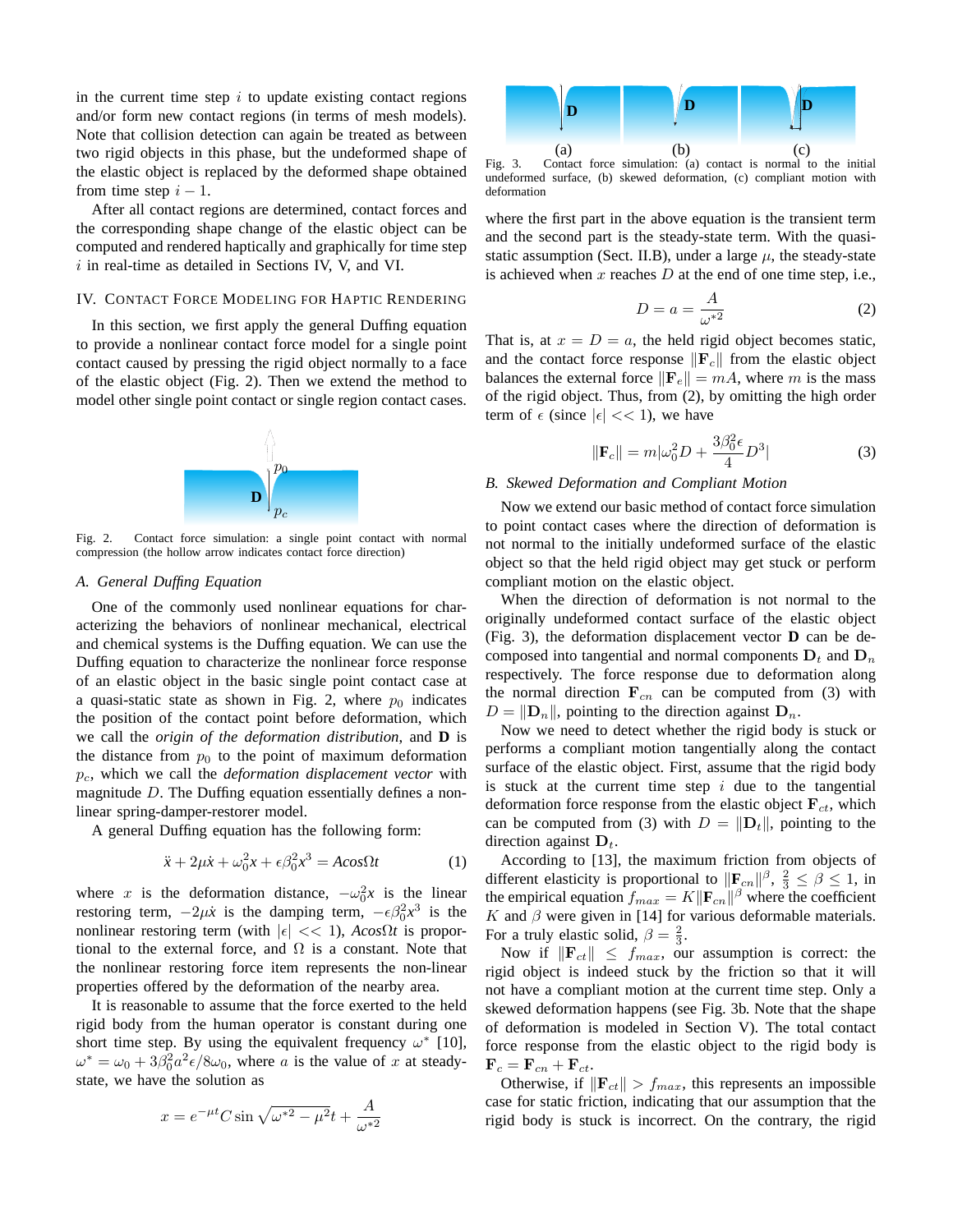object in fact makes a compliant motion, which shifts  $p_0$  (i.e., the origin of the deformation distribution) from the previous time step  $i - 1$  to the current time step i. If the contact point  $p_c$  (on the held rigid object) has moved tangentially from time step  $i-1$  to time step i with a distance  $\Delta d$ , then to model the effect of compliant motion, we also shift  $p_0$  the distance  $\Delta d$ to obtain its new position. For the dynamic friction  $\mathbf{F}_{ct}$ , we have  $||\mathbf{F}_{ct}|| = \mu_D||\mathbf{F}_{cn}||$  when  $\mu_D||\mathbf{F}_{cn}|| < f_{max}$ ; Otherwise we have  $||\mathbf{F}_{ct}|| = f_{max}$ , where  $\mu_D$  is the dynamic friction coefficient. Subsequently, the total contact force response from the elastic object to the rigid body is  $\mathbf{F}_c = \mathbf{F}_{cn} + \mathbf{F}_{ct}$ . Accordingly, there is a shift of the deformed shape of the elastic object at time step i from that at time step  $i - 1$  due to compliant motion (as shown in Fig. 3c. See Sect. V for modeling of the shape of deformation).

## *C. Single Region Contact*

A single region contact is formed by a contact region of more than one point. The total effect of contact forces can be obtained by integrating contact forces generated on contact points (or infinitesimal contact areas) over the whole contact region. We discretize the force integration as the summation of contact forces responding to a number of evenly distributed contact points with different displacements of deformation, as shown in Fig. 4. To achieve real-time processing, the discretization can be simply based on the vertex points of the mesh model of the contact region of the rigid object, provided that these vertex points are evenly distributed on the mesh. The contact force response  $F_i$  at each contact point  $p_i$  can be calculated by the general Duffing equation based on its deformation displacement  $d_i$  (Fig. 4) and the mass  $m_i$ distributed on it. Summing up all  $F_i$  gives the total force  $F$ against the direction of deformation **d**.



Fig. 4. Examples of single region contact and contact region discretization (**d** is the direction of deformation): (a) normal deformation (b) skewed deformation

In the case of a normal deformation (Fig. 4a), the computed  $F$  is *the* total contact force response  $F_c$  along the normal of the originally undeformed surface of the elastic object corresponding to the single region contact.

However, in the case of skewed deformation (Fig. 4b), the computed F with magnitude F along direction −**d** should be further decomposed to a normal component  $F_{cn}$  (i.e., normal to the originally undeformed surface of the elastic object) and a tangential component  $\mathbf{F}_{ct}$ . Depending on the magnitude of  $\mathbf{F}_{ct}$ , following the same analysis as presented in Sect. IV.B, we can determine whether the held rigid object gets stuck or performs compliant motion as the single region contact occurs and obtain the corresponding total contact force  $\mathbf{F}_c$ .

Next, we can find an *equivalent point contact* to the single region contact in that the contact force response to that point contact is the same as the total contact force response of the single region contact  $\mathbf{F}_c$ . With known  $F_c$  and m (the mass of the rigid object, which can be considered as concentrated on the equivalent contact point), the equivalent deformation displacement  $D$  of the equivalent contact point can be obtained from equation (3). The position of the equivalent contact point  $p_c$  before deformation can be considered as at the geometric center of the projection of the contact region on the originally undeformed surface of the elastic object along the deformation direction **d**. See Fig. 5. Using such an equivalence of a point contact to the original single region contact simplifies the shape rendering of the deformed elastic object (see Sect. V).



Fig. 5. Examples of quivalent contact point  $p_c$ : (a) before normal deformation, (b) after normal deformation, (c) before skewed deformation, (d) after deformation

# V. SHAPE DEFORMATION MODELING AND GRAPHIC RENDERING

In Sections IV, the contact force response from a contact point or a single contact region of the elastic object to the rigid object is modeled. Now we consider how to model the shape deformation occurred on the elastic object due to such a contact.

## *A. Global Deformation Modeling and Rendering*

Since global deformation is due to the spread of stresses/strains caused by the contact force, in the case of a single region contact, we use the equivalent point contact (which gives the same contact force effect – see Sect. IV.C) to compute the deformation just as in the case of a single point contact, as described below.

Recall that we maintain the exact parametric surface model of the undeformed elastic object (Section II). Because the elastic object without deformation consists of smooth (flat or curved) faces, which may be bounded by smooth (straightline or curved) edges and vertices, its deformed faces and edges should also be smooth except at bounding vertices and the contact (or equivalent contact) point to minimize elastic energy. Therefore, our strategy to capture the global deformation of an elastic object includes following two steps: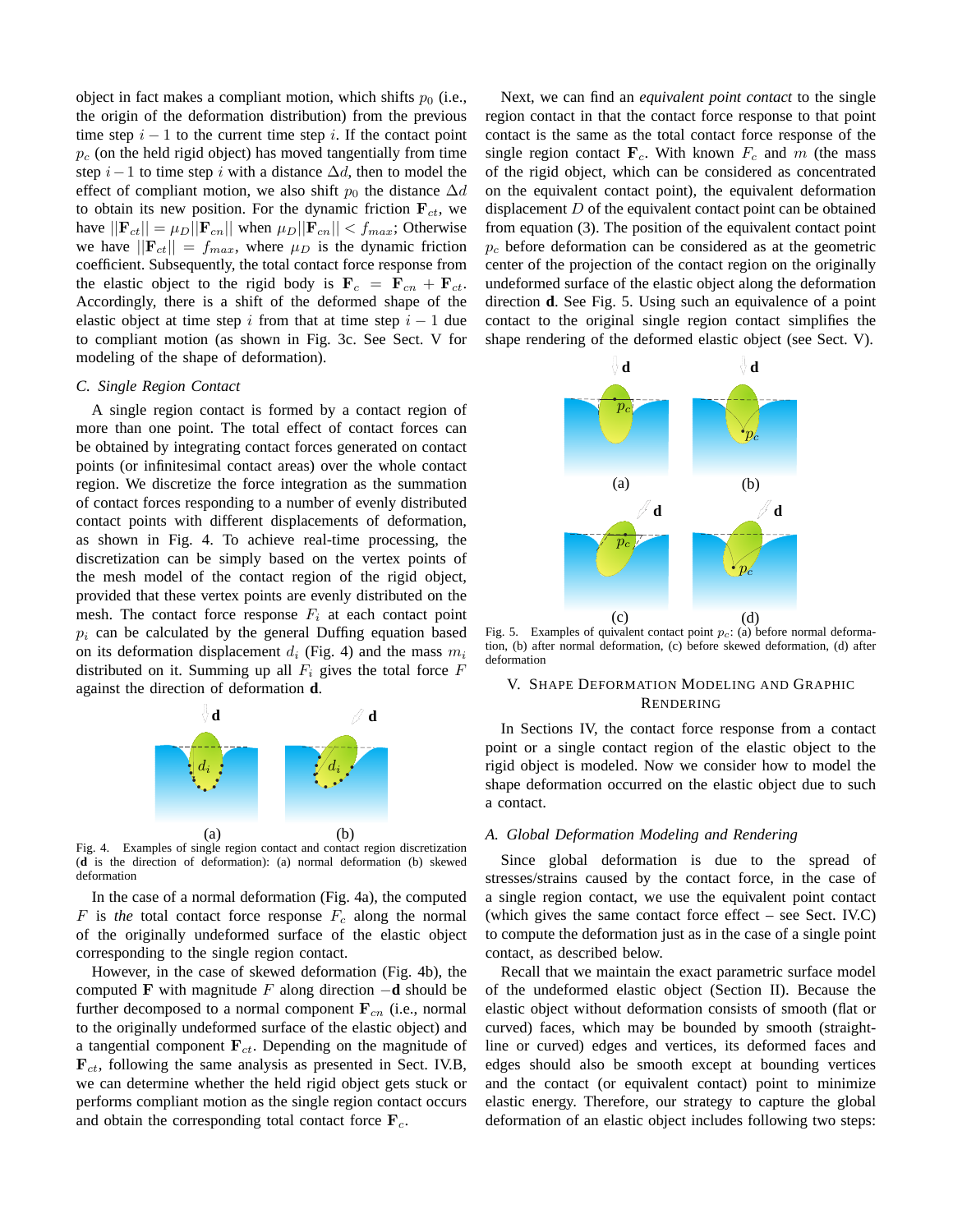- 1) Compute the amount of deformation at each curvature extremal point on its boundary surface, which is either a vertex, where the curvature is discontinuous, a point with local minimum or maximum curvature, or an inflection point with zero curvature [15]. These extremal points are obtained from the exact parametric surface model of the elastic object.
- 2) Do a deformation interpolation between these extremal points and the contact (or equivalent contact) point to obtain smooth deformation of faces and edges of the elastic object.

Both steps can be performed in real time as detailed in the following.

*1) Deformation computation at curvature extremal points:* To perform the first step, we need to find the elastic force at each curvature extremal point which causes the deformation and compute the amount of deformation accordingly in realtime. For this purpose, we introduce a novel *Beam-Skeleton Model* to capture the underlying physics of elasticity efficiently: once a contact is formed, the stress and strain relations between the contact (or equivalent contact) point and each curvature extremal point on the elastic object is modeled by a beam whose central line connects them, where beam parameters are determined by the physical properties as well as the exact parametric surface properties of the elastic object. The collection of such beams forms what we call a *beam skeleton*. Fig. 6 shows an example of a beam skeleton on an elastic ellipsoid object.



Fig. 6. Beam skeleton (in solid lines) on an elastic ellipsoid object

Now we describe how deformation is computed for a beam of length l (which is determined based on the undeformed shape of the elastic object) bent at one end with the other end fixed based on the Bernoulli-Euler bending beam theory [16]. Establish the beam coordinate system as  $O-xyz$  as shown in Fig. 7, where the origin is set at the center point of the fixed end of the beam, and the  $x$  axis is along the central line of the beam before it is bent and pointing to the other end of the beam. The  $y$  axis is following the bending force direction and the z axis is orthogonal to both the x and y axis following the right-hand rule. A point  $p$  on the central line of the beam before it is bent has coordinates  $(x, 0, 0)$ . Once the beam is pressed at the end that is not fixed, the beam bends, and the new coordinates of p is  $(x', y', z')$  satisfying

$$
x' = x \qquad y' = \frac{F_y}{EI_z}(\frac{1}{2}lx^2 - \frac{1}{6}x^3) \qquad z' = 0
$$

where  $E$  is the Young's modules and  $I_z$  is moment of inertia with respect to the z axis. At the end of the beam where  $x = l$ , the relation between the external force  $F_y$  normally applied to the beam end and the deformation distance  $y'$  is

$$
F_y = \frac{3EI_z}{l^3}y' \tag{4}
$$

we can relate  $F_y$  to the stresses on the beam:

$$
\sigma_x = -\frac{F_y}{I_z}(l - x)y \qquad \sigma_y = \sigma_z = \tau_{yz} = 0
$$

$$
\tau_{yx} = \frac{1}{2(1+\nu)}\frac{F_y}{I_z}[\frac{\partial\phi_1}{\partial y} + \nu z^2 - (1+\nu)y^2]
$$

$$
\tau_{zx} = \frac{1}{2(1+\nu)}\frac{F_y}{I_z}\frac{\partial\phi_1}{\partial z}
$$

where  $\sigma$ 's are stresses,  $\tau$ 's are shear stresses,  $I_z$  is the moment of inertia, and  $\phi_1$  is the bending function of the deformable object depending on the shape of the cross section of the beam – for different shapes,  $\phi_1$  is different.

We call the above case where the external force is normal to the beam a *simple bending case*.



Fig. 7. Schematic of beam bending

In general, the external force applied to a beam at one end is not necessarily normal to the beam central line. In such a case, based on the Saint-Venant principle [17], we can decompose the force into a normal force and a tangential one and decompose the problem of relating the external force to beam deformation into two simpler cases: one is the above simple bending case, and the other is a simple compression/expansion case, which we describe below.

For the simple compression/expansion of the beam caused by a tangential external force  $F_x$ , assuming the area of the cross-section of the beam is  $S$ , we can relate  $F_x$  to the tangential deformation (i.e., compression or expansion)  $\Delta x$ at the beam end  $x = l$  with the following equation:

$$
F_x = \frac{ES}{l} \Delta x \tag{5}
$$

we can also relate  $F_x$  to the stresses of the beam:

 $\sigma_x = F_x/S$   $\sigma_y = \sigma_z = \tau_{xy} = \tau_{xz} = \tau_{yz} = 0$ 

The total stresses at a point of a beam are the vector sums of the stresses from the simple bending case and simple compression/expansion case.

In our application, the force **F** applied to a contact or equivalent contact point from the rigid object to the elastic object can be viewed as applied to the common end of a beam skeleton consisting of  $n$  beams connecting the common end to each curvature extremal point of the elastic object. The force **F** can be obtained as opposing the contact force response from the elastic object (as computed in Section IV) with the same magnitude. Establish a coordinate frame  $O_i$ - $x_iy_iz_i$  for each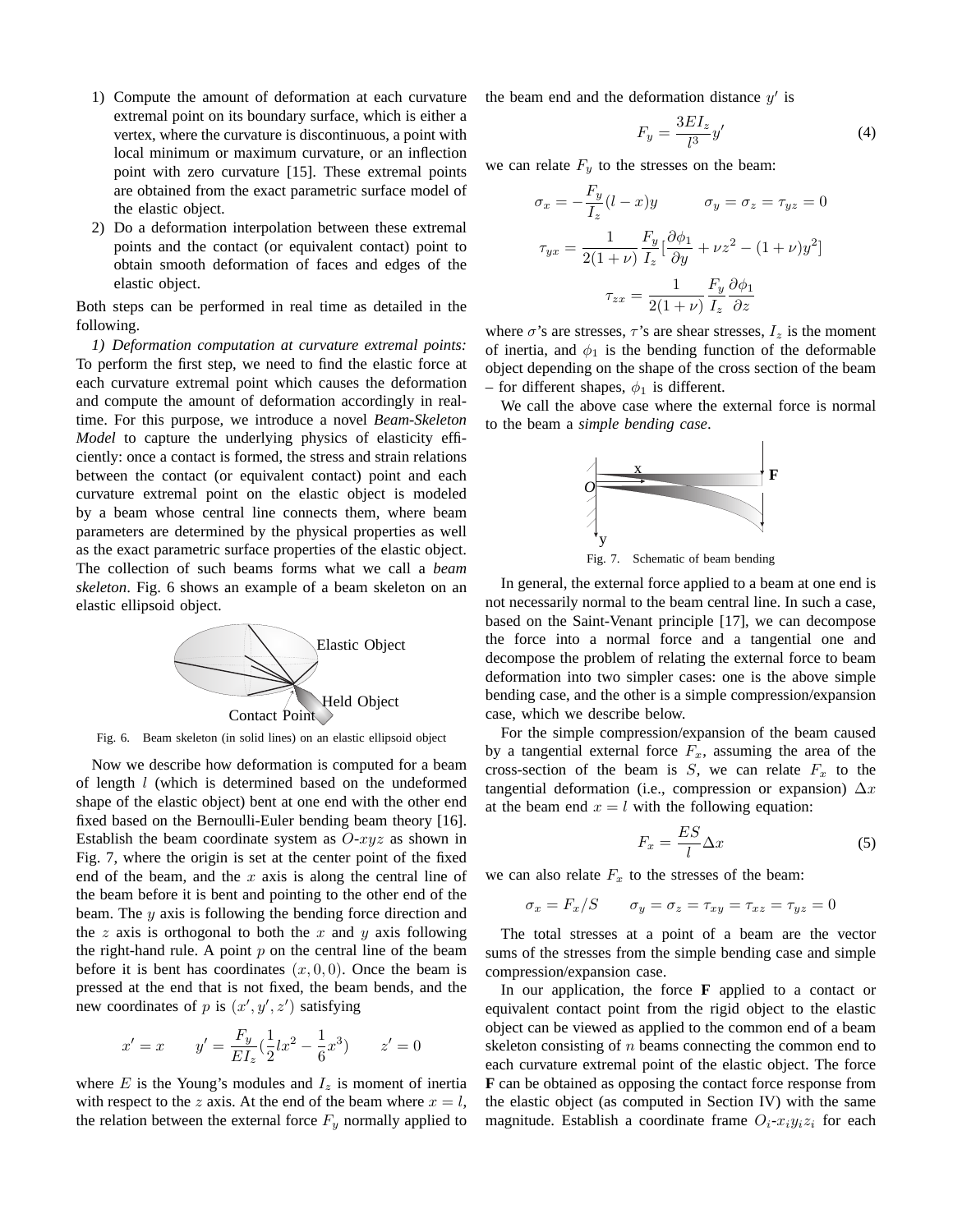beam  $i$  ( $i = 1, ..., n$ ) of the beam skeleton such that the origin  $O_i$  is located at the *i*-th curvature extremal point, which is at the other end of the beam i,  $x_i$  axis is along the beam central line before it is deformed and pointing to the common end,  $y_i$  is on the plane determined by the  $x_i$  axis and the force **F**, and  $z_i$  axis is orthogonal to  $x_i$  and  $y_i$  axes following the right-hand rule.

Now we can view  $\bf{F}$  applied to the same (contact) point of the common end of all the beams in the skeleton as the sum of the forces  $F_i$  applied to each beam i at the same point so that the deformation occurred at each beam can then be computed separately. Notice that F does not have a  $z_i$ component in the beam *i*'s frame. Let  $F_{x_i}$  and  $F_{y_i}$  be the  $x_i$ and  $y_i$  components of  $\mathbf{F}_i$ . From (4) and (5), we can obtain the following relations among all  $\mathbf{F}_i$ 's and the relation between each  $F_i$  and the deformation of beam i at the common end of the beam skeleton expressed in beam i's frame:

$$
F_{x_1} : \dots : F_{x_i} : \dots : F_{x_n} = \frac{\Delta x_1}{l_1} : \dots : \frac{\Delta x_i}{l_i} : \dots : \frac{\Delta x_n}{l_n} \quad (6)
$$

$$
F_{y_1} : \ldots : F_{y_i} : \ldots : F_{y_n} = \frac{y'_1}{l_1^3} : \ldots : \frac{y'_i}{l_i^3} : \ldots : \frac{y'_n}{l_n^3} \qquad (7)
$$

Additionally, the sum of all  $\mathbf{F}_i$ 's should equal to  $\mathbf{F}$ :

$$
\sum_{i=1}^{n} \mathbf{F}_{i} = \mathbf{F} \tag{8}
$$

From the 2n equations (6), (7), and (8),  $\mathbf{F}_i$  can be solved for each beam i.

With the above method, we can compute the stresses at the fixed end of each beam (which is centered at a curvature extremal point of the elastic object). Now imagine the fixed end of each beam is no longer fixed, the effect of the stresses will make the corresponding curvature extremal point move to a new position. The position change can be considered as the deformation at such a curvature extremal point, which can be computed from those stresses.

Now we describe how to compute strains from stresses and subsequently compute the deformation at each curvature extremal point. In general, the deformation displacement of a point on the surface of an object can be expressed parametrically as  $\{u, v, w\}$ , satisfying

$$
u = u(x, y, z) \qquad v = v(x, y, z) \qquad w = w(x, y, z)
$$

The strain at point  $(u, v, w)$  can be represented as

$$
\epsilon = \begin{Bmatrix} \epsilon_x \\ \epsilon_y \\ \epsilon_z \\ \gamma_{xy} \\ \gamma_{yz} \\ \gamma_{zx} \end{Bmatrix} = \begin{Bmatrix} \frac{\partial}{\partial x} & 0 & 0 \\ 0 & \frac{\partial}{\partial y} & 0 \\ 0 & 0 & \frac{\partial}{\partial z} \\ \frac{\partial}{\partial y} & \frac{\partial}{\partial x} & 0 \\ 0 & \frac{\partial}{\partial z} & \frac{\partial}{\partial y} \\ \frac{\partial}{\partial z} & 0 & \frac{\partial}{\partial x} \end{Bmatrix} \begin{Bmatrix} u \\ v \\ w \end{Bmatrix} \qquad (9)
$$

The relation between the strain and stress for a point on a linear elastic object can be represented as

$$
\{\epsilon\} = \mathcal{D}^{-1}\{\sigma\} \tag{10}
$$

where  $\mathcal{D}^{-1}$  is the inverse of the elastic coefficient matrix [16].

Given a curvature extremal point with coordinates  $\{x,y,z\}$ and its stresses, we can get its strains from (10). Next, its displacement due to deformation  $\{u, v, w\}$  can be solved from these strains using (9).

*2) Global deformation rendering:* With the displacements of all curvature extremal points of the elastic object due to deformation determined together with the displacement of the contact (or equivalent contact) point, we obtain the deformed shape of the entire elastic object by an interpolation method extending the Phong shading method [18]. Phong shading is used for linear interpolation of vectors at vertices bounding a polygon across internal points of the polygon.

In our case, however, the elastic object can have a general surface with curved features with or without deformation. Let P be the set of curvature extremal points plus the contact point of the surface of the elastic object before the current deformation, note that the elastic object can already be deformed before the current deformation to further change its shape. Such a surface can be partitioned by curves connecting each pair of points in  $P$  into smooth curvature-monotonic surface patches, called *faces* [15]. The vertices of each face are a subset of points in  $P$ . Now given the deformation displacement vectors of these vertices for each face, we extend the Phong shading to obtain a linear interpolation of the deformation displacement vectors across the face as the following:

Let  $\theta_i$  denote the angle between the direction of displacement and the outward normal direction of point i on the face, called the *displacement angle* of point  $i$ ; the directions of displacement vectors across the face are obtained by linearly interpolating the displacement angles of the vertices of the face, and the magnitudes of displacement vectors across the face are obtained by linearly interpolate the displacement vectors' magnitudes of the face's vertices.

We obtain the deformed shape of the entire elastic object by performing the above shading on all faces. Note that since we do graphical rendering of an object based on its polygonal mesh approximation, the interpolated points of deformation shading of a face can be simply the corresponding mesh points of the face.

It should be emphasized that using our beam-skeleton model to compute deformation fits the physics of elasticity well. First, according to physics, the stresses/strains are smoothly spread over the elastic object surface and have extremal values on the curvature extremal points. Thus, if we can get the stresses/strains on all extremal points of the deformable object, we can get stresses/strains on any points between these extremal points by interpolations. Second, the deformation displacements at these extremal points with respect to the contact region can be thought of as the combination results of extension/compression, bending and twisting, all of which can be captured by the beam-bending model. The global shape deformation of the elastic object obtained from interpolating these displacements satisfies that the closer a surface point to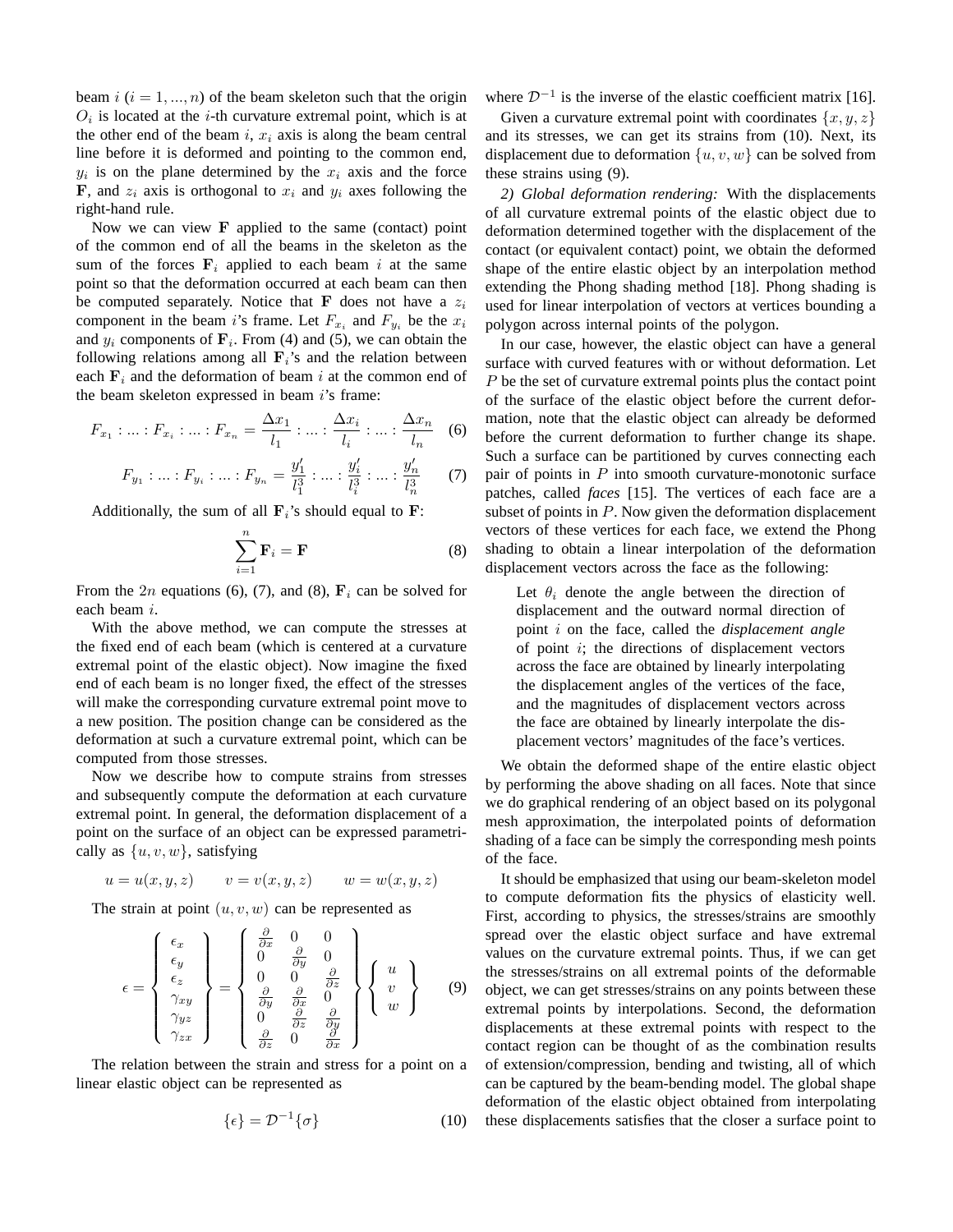the contact point or the equivalent contact point, the greater the deformation and curvature change is at this point.

## *B. Local neighborhood deformation modeling and rendering*

For the cases of a single point contact, there is no need to modify the result of global shape deformation described above in the neighborhood  $R$  of the contact point.

For the cases of a single region contact, however, the effect of the contact area on shape deformation in the neighborhood  $R$  needs to be taken into account. Since the number of mesh points  $n$  in the contact region is proportional to the area of the contact region, we can define a *modification factor*  $w =$  $\frac{1}{1 + log n}$  to capture the effect of the contact area on deformation: the larger the area, the shallower the deformation. Now, we use a modified equivalent deformation displacement  $wD$  (where  $D$  is determined in Section IV.C), which is shallower than D, to conduct the same kind of interpolation as in global deformation rendering within the neighborhood  $R$ on the globally deformed shape to further modify the shape. The result is the combined effect of global shape deformation with local neighborhood shape modification. Fig. 8 shows two examples of local neighborhood shape deformation caused by a single region contact as modeled by this method.



Fig. 8. Two examples of local neighborhood shape deformation  $(p'_c)$ indicates the modified equivalent point, dotted lines indicate the shapes before modification)

## VI. DEALING WITH MULTIPLE CONTACT REGIONS

When there are multiple contact regions (at one time step),  $S_i$ ,  $i = 1, ..., m$ , we establish a beam-skeleton model with respect to each contact region in order to compute both the contact force responses and the shape deformation of the elastic object. The beam-skeleton model  $B_i$  w.r.t.  $S_i$  connects the (equivalent) contact point  $p_i$  of  $S_i$  to each extremal point of the elastic object as well as the (equivalent) contact point of every other contact region  $p_j$   $(j \neq i)$  by beams.

The contact force  $F_{S_i}$  from the elastic object to the rigid body at contact region  $S_i$  consists of not only the force from deformation at  $S_i$  alone as described in Section IV but also the stress contributions from every other contact region  $S_i$ ,  $(j \in \{1, ..., m\} - \{i\})$ . The stress force contribution from  $S_j$ can be computed from the beam-skeleton  $B_i$  in a way similar to that described in Section V.A.

The overall shape deformation of the elastic object can be computed by superimposing the shape deformation contributed by each contact region  $S_i$ ,  $i = 1, ..., m$ , which can be computed based on each beam-skeleton model  $B_i$  in a way similar to that described in Section V. The only difference is that here the (equivalent) contact points  $p_j$ 's ( $j \in \{1, ..., m\} - \{i\}$ ) are fixed beam ends that do not move so that there is no need to compute strains at those points. Fig. 9 shows an example with two contacts and their beam-skeletons on an elastic ellipsoid.



Fig. 9. Beam skeletons for two contacts (in solid lines) on an elastic ellipsoid

#### VII. IMPLEMENTATION AND TEST RESULTS

We have implemented our approach and applied it to realtime haptic rendering involving a virtual rigid body and an elastic object via a PHANToM Premium 1.5/6DOF device, which is connected to a computer with dual Intel Xeon 2.4GHz Processors and 1GB RAM. Human operator can virtually hold the rigid object *A* by attaching it to the haptic device and make arbitrary contact to the elastic object *B* (with its bottom center fixed, where a world coordinate system is set) by guarded motions and perform compliant motions on the elastic object. We used the following values for the parameters:  $m = 1kg$ ,  $\beta_0^2 \epsilon = 0.4, \ \omega_0 = 0.2, \ K = 10, \ \beta = 0.75, \text{ and parameters for}$ rubber:  $\rho = 1100Kg/m^2$ ,  $E = 3 \cdot 10^6 N/m^2$ , and  $\nu = 0.5$ .

Figures 10 to 12 show some test results, where the unit of force is Newton, the unit of length is mm, and the unit of time is ms. The world coordinate system in all examples is built as the following: x-axis points right, y-axis points up, and  $z$ -axis points out of the paper plane and is orthogonal to  $x$  and  $y$ axes following the right-hand rule.

Fig. 10 shows a test example with a rigid mallet and an elastic ellipsoid. The human operator first moved down the mallet to make a contact with the elastic ellipsoid, and moved the mallet compliantly along the  $+x$  direction mostly and



Fig. 10. Force rendering results when a mallet moved compliantly along an ellipsoid